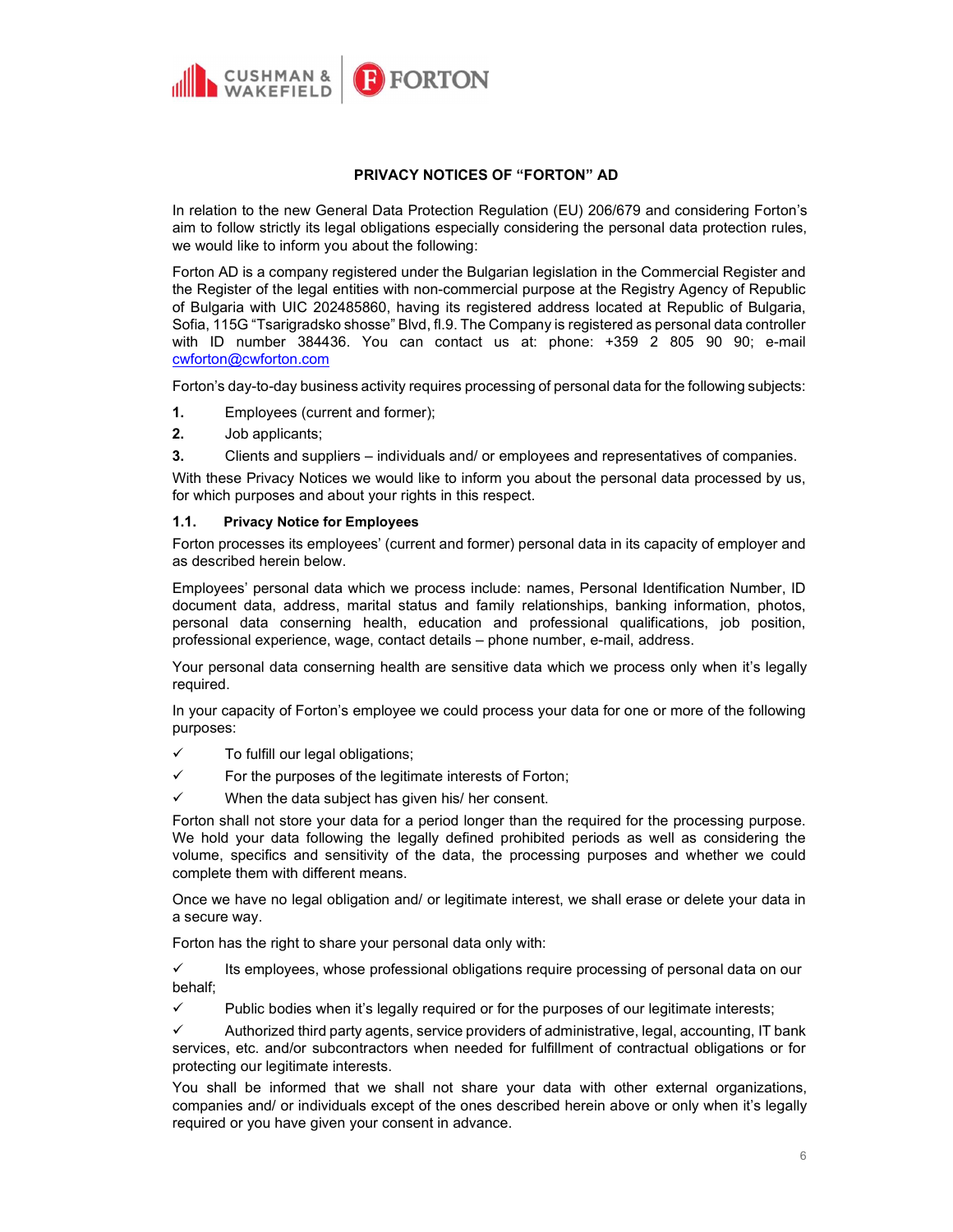

Forton has implemented all appropriate technical and organizational measures with the objective of protecting your privacy and will update these measures as appropriate.

In case your data has been shared with third parties, we require that the adequate levels of protection have been implemented by them as well in order to safeguard the personal data as prescribed by the law.

You shall be informed that you have the right to require from Forton access to your data, as well as rectification and erasure of your personal data, restriction of processing, to object the processing, right to data portability, as well as not to be a subject of an automated individual decision-making. You can exercise any of these rights through a written notification sent to the following e-mail: cwforton@cwforton.com or to the following address: Bulgaria, Sofia, 115G "Tsarigradsko shosse" Blvd, fl.9.

In those cases where processing is based on a consent, you have the right to withdraw your consent at any time. The withdraw can be done by a written notification sent to the following e-mail: cwforton@cwforton.com or to the following address: Bulgaria, Sofia, 115G "Tsarigradsko shosse" Blvd, fl.9. It shall be noted that this will not affect the validity of the processing prior to the withdrawal of consent.

In case you assume that Forton as a controller of your personal data is not protecting your rights, you can contact the Commission for personal data protection and the competent courts as you have a right to file a complaint in which you can submit your complaints.

# 1.2. Privacy Notice for Job Applicants

Forton processes job applicants' personal data within recruitment procedures and as described herein below.

Job applicants' personal data which we process include: names, education and professional qualifications, photo, contact details and other data shared by the applicant.

We could process your data for one or more of the following purposes:

- $\checkmark$  For completion of the recruitment procedure under which you are applying;
- $\checkmark$  To fulfill our legal obligations;
- $\checkmark$  For the purposes of the legitimate interests of Forton;
- $\checkmark$  When the data subject has given his/ her consent.

Forton holds personal data of unsuccessful applicants for no longer than six months. We hold your data following the legally defined prohibited periods as well as considering the volume, specifics and sensitivity of the data, the processing purposes and whether we could complete them with different means.

Once we have no legal obligation and/ or legitimate interest, we shall erase or delete your data in a secure way.

Forton has the right to share your personal data only with:

 $\checkmark$  Its employees, whose professional obligations require processing of personal data on our behalf;

 $\checkmark$  Public bodies when it's legally required or for the purposes of our legitimate interests;

 Authorized third party agents, service providers of administrative, legal, accounting, IT bank services, etc. and/or subcontractors when needed for fulfillment of contractual obligations or for protecting our legitimate interests.

Failure to provide us with the information requested, including your personal data which is limited to that required for these purposes will be an obstacle for you to be included in the recruitment procedure and it will negatively affect your chances of being selected for the applied position.

You shall be informed that we shall not share your data with other external organizations, companies and/ or individuals except of the ones described herein above or only when it's legally required or you have given your consent in advance.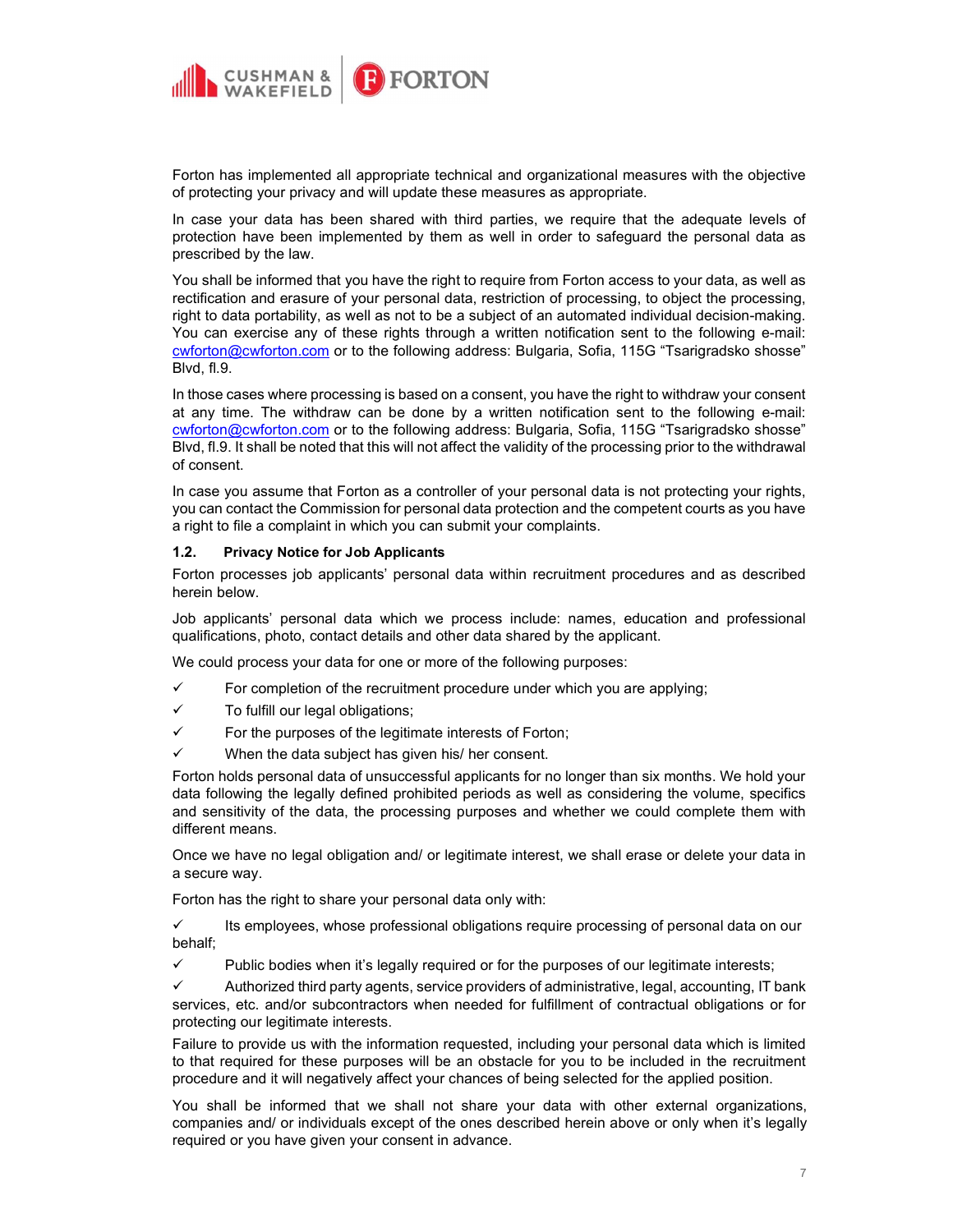

Forton has implemented all appropriate technical and organizational measures with the objective of protecting your privacy and will update these measures as appropriate.

In case your data has been shared with third parties, we require that the adequate levels of protection have been implemented by them as well in order to safeguard the personal data as prescribed by the law.

You shall be informed that you have the right to require from Forton access to your data, as well as rectification and erasure of your personal data, restriction of processing, to object the processing, right to data portability, as well as not to be a subject of an automated individual decision-making. You can exercise any of these rights through a written notification sent to the following e-mail: cwforton@cwforton.com or to the following address: Bulgaria, Sofia, 115G "Tsarigradsko shosse" Blvd, fl.9.

In those cases where processing is based on a consent, you have the right to withdraw your consent at any time. The withdraw can be done by a written notification sent to the following e-mail: cwforton@cwforton.com or to the following address: Bulgaria, Sofia, 115G "Tsarigradsko shosse" Blvd, fl.9. It shall be noted that this will not affect the validity of the processing prior to the withdrawal of consent.

In case you assume that Forton as a controller of your personal data is not protecting your rights, you can contact the Commission for personal data protection and the competent courts as you have a right to file a complaint in which you can submit your complaints.

# 1.3. Privacy Notice for Clients and Suppliers

Forton processes Clients' and Suppliers' personal data for the fulfilment of its contractual obligations and as described herein below.

Clients' and Suppliers' individuals and/ or employees and representatives of companies personal data which we process include: names, ID number, ID number, company affiliation, role, contact details – phone number, e-mail, address, bank accounts.

We could process your data for one or more of the following purposes:

- $\checkmark$  For entering and/or fulfilment of our contracts/ agreements;
- $\checkmark$  To fulfill our legal obligations;
- $\checkmark$  For the purposes of the legitimate interests of Forton and/ or third party;
- $\checkmark$  When the data subject has given his/ her consent.

Providing your personal data is voluntarily and at the same time necessary for entering into an agreement between you and Forton. Considering the above, you shall be informed that we can provide you with a service only when we process your personnel data. In case you do not wish to provide us with your personal data, Forton shall not be able to provide you with the respective service or respectively to benefit from your services.

The provided data will be stored by Forton as long as the concluded agreement is in force. After its termination your personal data will be deleted or erased in a secure way unless there is a legitimate interest and/ or legal ground which requires Forton to proceed with personal data processing or holding.

Forton has the right to share your personal data only with:

 $\checkmark$  Its employees, whose professional obligations require processing of personal data on our behalf;

 $\checkmark$  Public bodies when it's legally required or for the purposes of our legitimate interests;

 Authorized third party agents, service providers of administrative, legal, accounting, IT bank services, etc. and/or subcontractors when needed for fulfillment of contractual obligations or for protecting our legitimate interests.